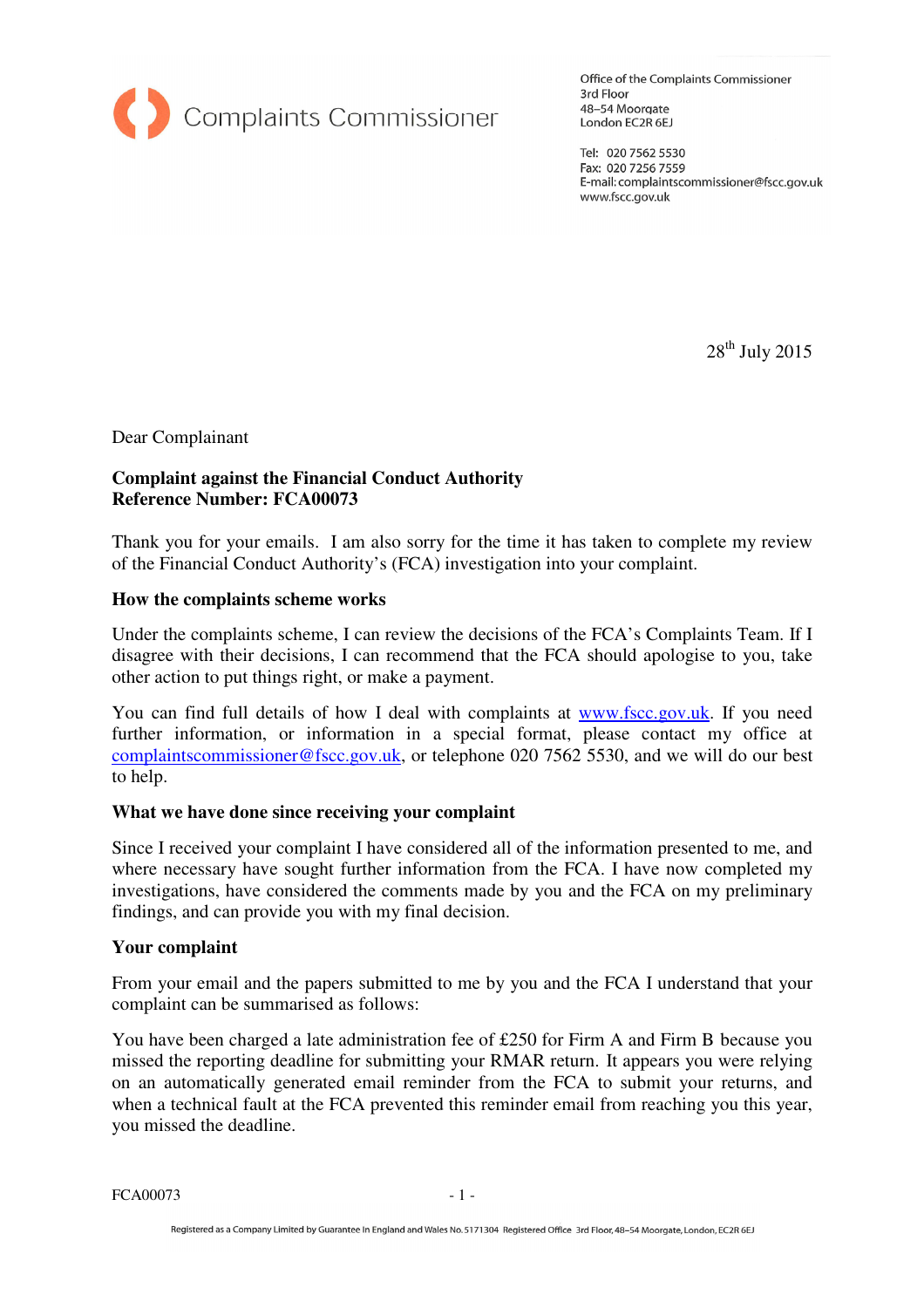You have explained in your email of  $24<sup>th</sup>$  April 2015 to me that you 'refuse to pay a £250 fine per company for a problem caused by the FCA systems failure'.

# **My position**

I note your comments that this is the first time you have missed a GABRIEL return for either of your firms, and also that you have now put a reminder in your diary so that you do not miss the deadlines in future.

I also understand that, having received FCA generated reminders over many years, you may have become reliant on these as a trigger for completing your submissions, rather than relying on prompts generated by your own system's diary. You feel that you should not be charged a late return fee for 'a problem caused by the FCA system failure'.

You complained to the FCA on 20<sup>th</sup> March 2015, but the FCA did not uphold your complaint on the basis that it is not obliged to send reminder emails and it is expected under SYSC 3.2.19R of the Financial Services Handbook that a firm has adequate systems and controls in place to enable it to meet the required deadlines for its regulatory reporting.

As part of my investigation into your concerns I have obtained and reviewed the FCA's investigation file. I have considered the comments you have made when corresponding with the FCA. I have also referred to the FCA's Handbook which sets out the requirements it imposes on individuals and firms who wish to be authorised.

I start with the general policy. Administrative fees for late submission of reports have been part of the statutory financial services regulatory system since 2001, and the £250 figure was set, following public consultation, in 2005. Details of the penalties and administration charges applied for the late submission of a return can be found in the FCA rule book under SUP 16.3.14.

### **SUP 16.3.14 states**

(1) If a *firm* does not submit a complete report by the date on which it is due in accordance with the *rules* in, or referred to in, this chapter or the provisions of relevant legislation and any prescribed submission procedures, the *firm* must pay an administrative fee of £250.

The amount of the administrative fee is intended to recover the costs that the FCA incurs in pursuing firms with overdue returns.

In this case, your submission was received by the FCA after it was due, and the FCA is following the rules laid down in its rule book by imposing a £250 administration fee on your firms.

As I understand it, you are not querying the need for a system of penalties for late returns – which has an obvious rationale – nor are you disputing that your return was late. Your complaint is that the application of the penalty in your particular case is unfair, given the FCA's admitted failure to send you a reminder. It is clear from the Handbook that the responsibility for submitting GABRIEL returns on time rests with the firm. It is also clear that the FCA is under no obligation to send reminders. By imposing the administration fee following the late submission of your GABRIEL return, the FCA has followed its stated procedures, and I do not consider that the FCA can be faulted procedurally or legally.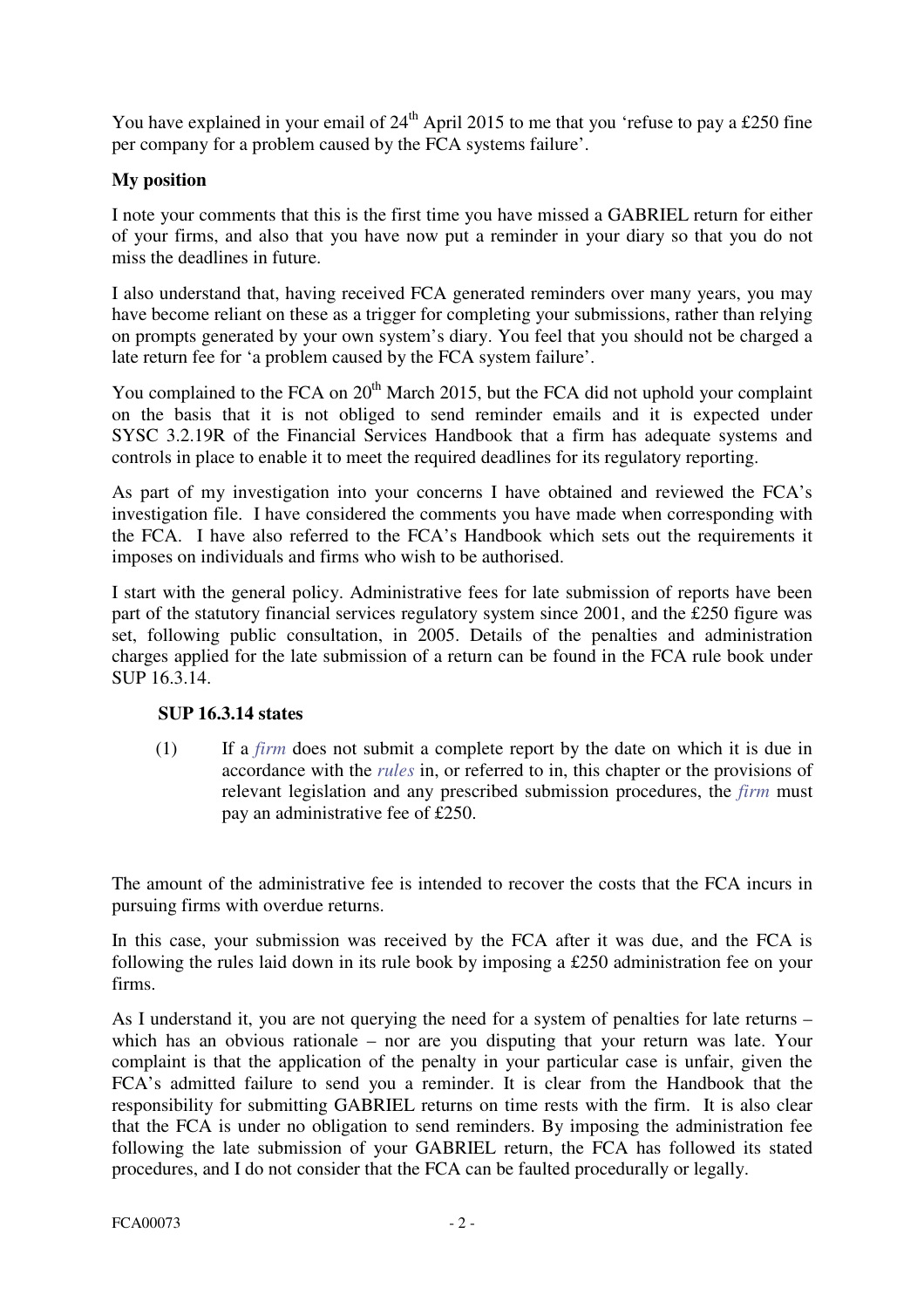I also understand the FCA's position that they have to have a system which they can apply consistently, in order to be fair to all parties. There is a danger that granting waivers of fees, save in the most exceptional circumstances, starts to create precedents which undermine the FCA's ability to recover costs caused by late payment, and undermine the incentive to firms to report promptly.

On the other side of the argument I can understand why you feel that the FCA should take some responsibility for its systems failure and be sympathetic to your position, particularly given your previous record of compliance and the fact that you acted promptly as soon as the problem became clear, submitting your return one working day after receiving the fee notification email (although this notification was one week after the deadline had passed), and your return was therefore ten days late.

# **Conclusion**

For the reasons given above, I cannot fault the FCA's decision that you are liable for the late charge. Nor do I think that it would be right for me to recommend that the FCA should waive the charge as a goodwill gesture, since I am aware that to do so might create unfairness in relation to other people who have been required to pay the penalty in similar circumstances.

However, I do make the following two recommendations. The first is that the FCA should express some regret for the systems failure – the two responses which you have received to date seem to me to lack any note of significant regret. While – as I have set out above – the FCA is not obliged to send reminders, the fact is that by setting in place a system of reminders they have inevitably created an expectation which, in your case, they have not fulfilled. While that expectation does not, in my view, amount to a legal precedent, that the expectation needs to be acknowledged, even if it does not change the overall decision.

Second, I recommend that the FCA consider whether, in the future, there should be some recognition in cases where it is clear that reminders have not been sent (i.e. the reminder fault is clearly with the FCA). Such a system might involve a short period of grace (say a few working days), or even a modest discount. It need not involve the use of elaborate discretion, but would be a means of marking a shortcoming in the system – and provide an incentive to the FCA to ensure that the reminder system was working adequately. In my view, this would be in line with general good organisational practices, and would not undermine the fundamental principle that responsibility remains with the regulated firm.

I set out the above conclusions in my Preliminary Decision and the FCA has stated that it accepts both of my recommendations. In its response, the FCA expressed this as follows:

' In respect of your recommendations, we agree that the FCA could have shown more regret for the failure that occurred. It is very unfortunate that the system failure occurred and whilst we did not uphold Mr Silver's complaint it would have been appropriate to show more empathy for his situation when responding to his complaint.

'Whilst we still maintain that it is a firms' responsibility to ensure its GABRIEL returns are submitted on time we do acknowledge that there was a system failure which is regrettable and that we have taken on board your second recommendation. Should such an unfortunate event occur the FCA will give consideration to how this is recognised and whether any further steps should be taken.'